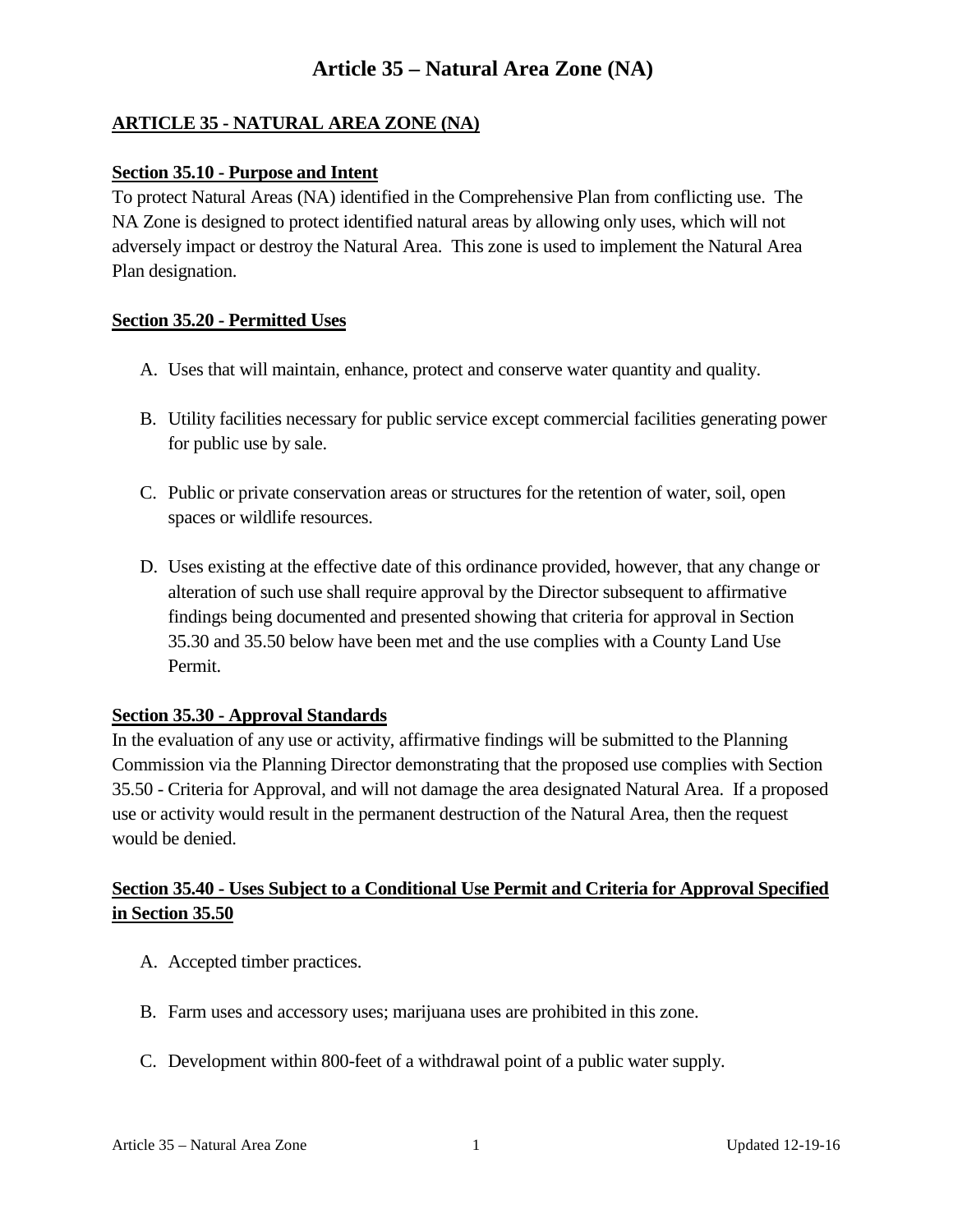## **Article 35 – Natural Area Zone (NA)**

D. Operations conducted for the exploration, mining and processing of aggregate, geothermal and other mineral resources.

### **Section 35.50 - Criteria for Approval**

- A. No building or subsurface disposal system will be allowed in the surface drainage basins of Crystal Springs and that area east of the spring to Highway 35 or 1,200 feet whichever is closer.
- B. The natural vegetative fringe along all water sources and within watershed areas shall be protected and enhanced to the maximum extent practical to assure protection from erosion.
- C. Operations conducted for timber harvesting or farm use that will adversely impact (short term) or destroy (long term) the water source capabilities, or systems within the water resource sites are not permitted. Only selective cutting is permitted.
- D. The protection of the public safety and of public and private property, especially from vandalism and trespass, shall be provided to the maximum extent practical.
- E. Areas of annual flooding (floodplain, water areas, or wetlands) shall be retained in their natural state to the maximum possible extent to preserve water quality and protect water retention, overflow and natural processes.
- F. Areas of erosion or potential erosion shall be protected from loss by appropriate means.
- G. The design bulk, construction materials, color and lighting of buildings and structures shall be compatible with the character and visual quality of areas of natural significance.
- H. Applicable policies of the Comprehensive Plan shall be satisfied (Goal 5: Water Areas, Wetlands, Watersheds, etc.).
- I. New buildings shall be set back 100**-**feet from ordinary high water mark except for those uses in conjunction with a water-related or water dependent use. Exceptions to this requirement shall be allowed when affirmative findings through documentation are made and submitted to the Planning Director to satisfy the following: (1) the proposal would provide better protection, maintenance and retention of riparian vegetation than would occur by observance of the setback requirement; or (2) the protection, maintenance and retention of riparian vegetation are not applicable to the proposal. If a conflict is noted among setback requirements, the more restrictive will be used.